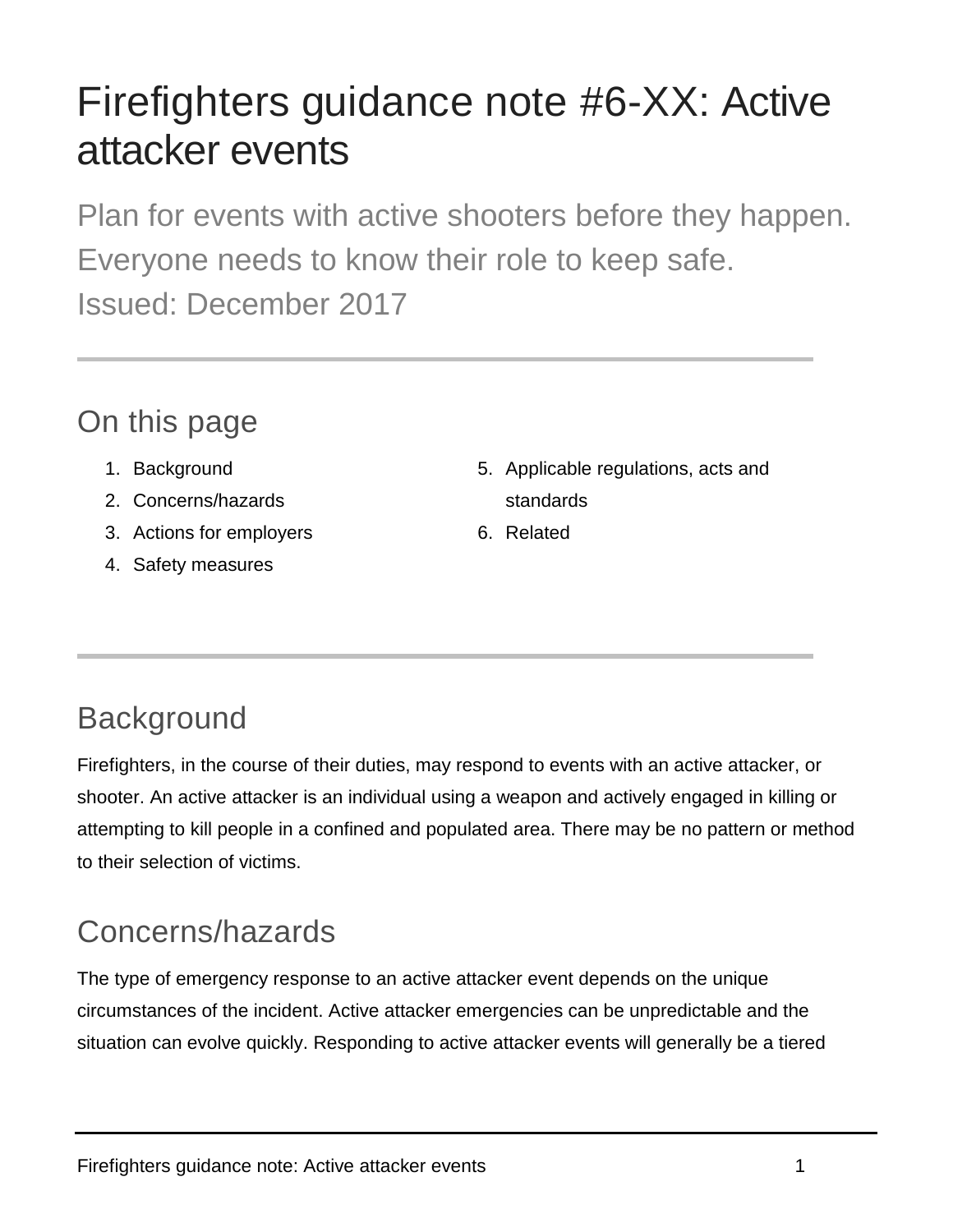response. Incident command at the scene may initially be fire personnel in cases where police are not first to arrive at the scene.

#### Actions for employers

Employers should determine the role of fire personnel, and be familiar with the role of police and paramedics. Consideration should be given to jointly developing local protocols with police and paramedic responders to respond to active attacker events. Fire personnel should receive training consistent with the role as determined by the employer.

#### Safety measures

Although active attacker events are unpredictable in nature, the following safety measures should be considered:

- conduct joint fire, police and paramedic training on local protocols, including classroom and practical training sessions with practice scenarios, where possible
- familiarize personnel with local lock-down procedures for schools, hospitals and other facilities
- have the first arriving fire officer at an active attacker scene conduct a risk assessment before committing fire crews
- establish an incident management system as soon as possible to share information and action plans on scene
- establish how incident command will be transferred to police as necessary upon arrival
- determine, in consultation with paramedics on scene, how to remove injured persons as areas are secured/cleared by police - where possible, cover should be used to withdraw savable victims first
- only provide tactical equipment to trained personnel
- assist paramedics on scene in providing appropriate patient care as requested (for example, extremity wounds may be treatable on scene with tourniquets whereas more serious wounds will require hospital treatment within a reasonable time)
- maintain ambulance access and egress to the scene